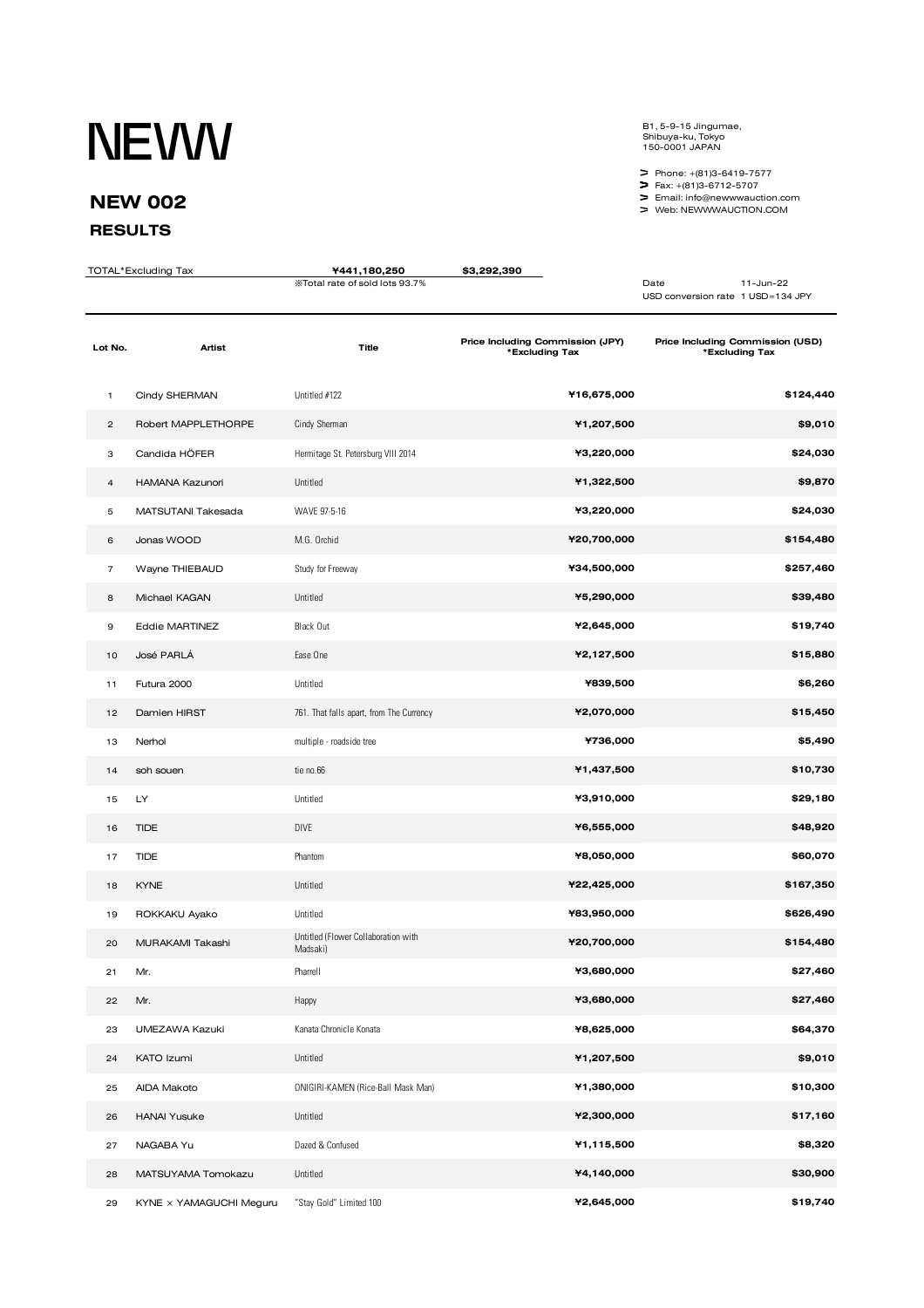| 30 | YOKOO Tadanori         | Captive Play in Tokyo                                                                                                              | ¥4,140,000 | \$30,900 |
|----|------------------------|------------------------------------------------------------------------------------------------------------------------------------|------------|----------|
| 31 | YAYANAGI Go            | ombre de l'ombre                                                                                                                   | ¥690,000   | \$5,150  |
| 32 | SHINOHARA Ushio        | Untitled                                                                                                                           | ¥O         | \$0      |
| 33 | SHINOHARA Ushio        | Motorcycle                                                                                                                         | ¥724,500   | \$5,410  |
| 34 | George SEGAL           | <b>Reclining Nude</b>                                                                                                              | ¥149,500   | \$1,120  |
| 35 | Jean TINGUELY          | Sketch for Pandemonium No.1                                                                                                        | ¥839,500   | \$6,260  |
| 36 | SAITO Takako           | <b>Grinder Chess</b>                                                                                                               | ¥138,000   | \$1,030  |
| 37 | SHIOTA Chiharu         | Talking                                                                                                                            | ¥2,185,000 | \$16,310 |
| 38 | Marcel DUCHAMP         | Water and Gas on Every Floor (Arturo<br>Schwarz 560)                                                                               | ¥2,530,000 | \$18,880 |
| 39 | TAKIGUCHI Shuzo        | Décalcomanie                                                                                                                       | ¥1,150,000 | \$8,580  |
| 40 | <b>TAKAMATSU Jiro</b>  | Shadow No.1415                                                                                                                     | ¥7,705,000 | \$57,500 |
| 41 | TAKAMATSU Jiro         | Oneness of Paper                                                                                                                   | ¥885,500   | \$6,610  |
| 42 | TAKAMATSU Jiro         | Rubbing No.966                                                                                                                     | ¥O         | \$0      |
| 43 | ENOKURA Koji           | Figurer B-21                                                                                                                       | ¥2,185,000 | \$16,310 |
| 44 | <b>ISOBE Yukihisa</b>  | Work '61-16                                                                                                                        | ¥460,000   | \$3,430  |
| 45 | KUWAYAMA Tadaaki       | Untitled: gray                                                                                                                     | ¥1,380,000 | \$10,300 |
| 46 | <b>SUGA Kishio</b>     | JŌYŌKA                                                                                                                             | ¥805,000   | \$6,010  |
| 47 | NAKANISHI Natsuyuki    | Four Beginnings, One 4-IV                                                                                                          | ¥O         | \$0      |
| 48 | QUAC In-sik            | Work                                                                                                                               | ¥920,000   | \$6,870  |
| 49 | UEDA Yuji              | Untitled                                                                                                                           | ¥O         | \$0      |
| 50 | YAMADA Masaaki         | <b>Work B.203</b>                                                                                                                  | ¥1,380,000 | \$10,300 |
| 51 | KANAYAMA Akira         | Work                                                                                                                               | ¥1,000,500 | \$7,470  |
| 52 | <b>ENDO Toshikatsu</b> | Trieb - Plan for Shrine                                                                                                            | ¥149,500   | \$1,120  |
| 53 | ONOSATO Toshinobu      | Circle                                                                                                                             | ¥3,220,000 | \$24,030 |
| 54 | <b>KAMEI Toru</b>      | Sickness of love                                                                                                                   | ¥0         | \$0      |
| 55 | SUGITA Yohei           | Moondrop Tone                                                                                                                      | ¥1,069,500 | \$7,980  |
| 56 | KUROSAKA Mai           | Untitled                                                                                                                           | ¥920,000   | \$6,870  |
| 57 | KUROSAKA Mai           | Untitled                                                                                                                           | ¥805,000   | \$6,010  |
| 58 | SAWADA Shinichi        | Untitled                                                                                                                           | ¥368,000   | \$2,750  |
| 59 | SAKAMOTO Natsuko       | People Building a Ship                                                                                                             | ¥437,000   | \$3,260  |
| 60 | YAMAGUCHI Koji         | Untitled                                                                                                                           | ¥839,500   | \$6,260  |
| 61 | <b>TSUJIMURA Shiro</b> | Wine                                                                                                                               | ¥86,250    | \$640    |
| 62 | <b>IDA Yukimasa</b>    | End of Today, Face                                                                                                                 | ¥920,000   | \$6,870  |
| 63 | <b>IDA Yukimasa</b>    | End of Today, Face                                                                                                                 | ¥1,437,500 | \$10,730 |
| 64 | Ryan Travis CHRISTIAN  | [1] Ugh, this thing fuckin' sucks [2] Some<br>people wait a lifetime for a moment like<br>this [3] Untitled (Crackers on the moon) | ¥885,500   | \$6,610  |
| 65 | Ryan Travis CHRISTIAN  | [1] Another God Damned Full Moon [2]<br>P.Y.I.T.B.O.T.H.                                                                           | ¥862,500   | \$6,440  |
| 66 | Mr Doodle              | Sunrise House                                                                                                                      | ¥3,680,000 | \$27,460 |
| 67 | Kasing LUNG            | Dawn of The Man-Ape                                                                                                                | ¥1,207,500 | \$9,010  |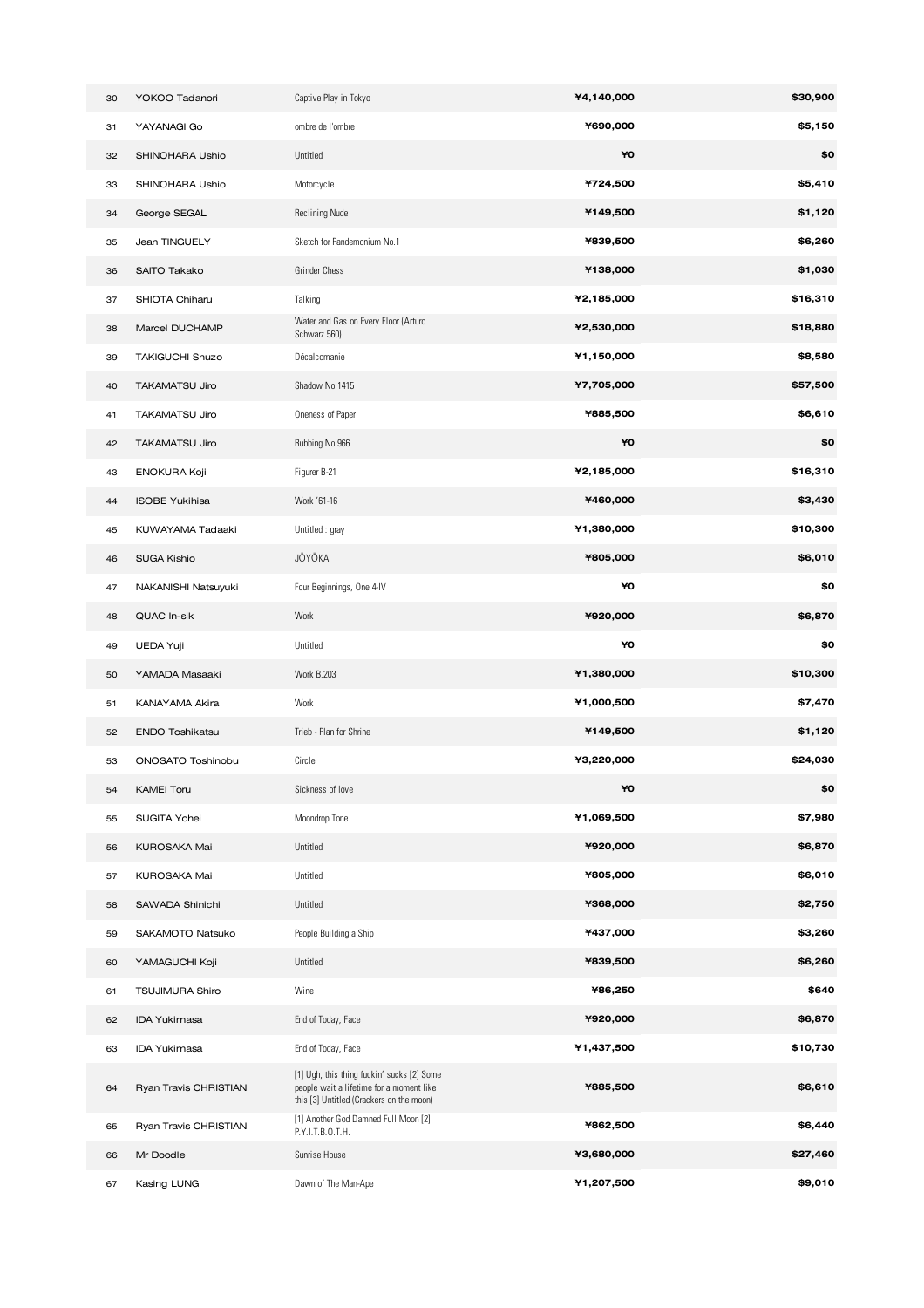| 68  | <b>Barry MCGEE</b>                         | D.F.W.                                                                                                | ¥575,000   | \$4,290  |
|-----|--------------------------------------------|-------------------------------------------------------------------------------------------------------|------------|----------|
| 69  | <b>Barry MCGEE</b>                         | Untitled                                                                                              | ¥609,500   | \$4,550  |
| 70  | <b>KAWS</b>                                | Untitled (Original Fake Series)                                                                       | ¥8,050,000 | \$60,070 |
| 71  | <b>KAWS</b>                                | Ups and Downs: one print                                                                              | ¥1,150,000 | \$8,580  |
| 72  | <b>KAWS</b>                                | Ups and Downs: one print                                                                              | ¥1,322,500 | \$9,870  |
| 73  | <b>KAWS</b>                                | Dissected Companion (Brown)                                                                           | ¥2,530,000 | \$18,880 |
| 74  | <b>KAWS</b>                                | Dissected Companion (Grey)                                                                            | ¥2,415,000 | \$18,020 |
| 75  | <b>KAWS</b>                                | Supermodel #2                                                                                         | ¥3,450,000 | \$25,750 |
| 76  | <b>KAWS</b>                                | Untitled (screenprint for the exhibition<br>ALONE AGAIN at the Museum of<br>Contemporary Art Detroit) | ¥632,500   | \$4,720  |
| 77  | <b>KAWS</b>                                | Accomplice (Black)                                                                                    | ¥O         | \$0      |
| 78  | Mark GONZALES                              | The Priest                                                                                            | ¥O         | \$0      |
| 79  | Szabolcs BOZÓ                              | Red Nicolas                                                                                           | ¥218,500   | \$1,630  |
| 80  | Joakim OJANEN                              | Twins On A Roll                                                                                       | ¥57,500    | \$430    |
| 81  | Joakim OJANEN                              | Sad Duck With Happy Hat                                                                               | ¥57,500    | \$430    |
| 82  | Javier CALLEJA                             | Do Not Touch                                                                                          | ¥1,150,000 | \$8,580  |
| 83  | Javier CALLEJA                             | Redhead                                                                                               | ¥1,437,500 | \$10,730 |
| 84  | Julian OPIE                                | Ruth Smoking 1                                                                                        | ¥1,552,500 | \$11,590 |
| 85  | Julian OPIE                                | Bobby, Ian, Zhiyun, Tina, Danielle, Faime                                                             | ¥3,450,000 | \$25,750 |
| 86  | Mike KELLEY & Tony OURSLER Poetics Country |                                                                                                       | ¥287,500   | \$2,150  |
| 87  | <b>INVADER</b>                             | Mosaico E Muratura                                                                                    | ¥839,500   | \$6,260  |
| 88  | <b>INVADER</b>                             | L.E.D                                                                                                 | ¥2,012,500 | \$15,020 |
| 89  | Banksy                                     | Soup Can                                                                                              | ¥6,555,000 | \$48,920 |
| 90  | MATSUYAMA Tomokazu                         | The Farm Crash                                                                                        | ¥770,500   | \$5,750  |
| 91  | MATSUYAMA Tomokazu                         | Honestly Gone Going                                                                                   | ¥609,500   | \$4,550  |
| 92  | MURAKAMI Takashi                           | Flowerball (3D)                                                                                       | ¥2,185,000 | \$16,310 |
| 93  | NAWA Kohei                                 | Velvet-Rai (R)                                                                                        | ¥770,500   | \$5,750  |
| 94  | <b>GOKITA Tomoo</b>                        | Party Couple                                                                                          | ¥690,000   | \$5,150  |
| 95  | <b>TIDE</b>                                | Risograph for Charity                                                                                 | ¥690,000   | \$5,150  |
| 96  | <b>HANAI Yusuke</b>                        | Untitled                                                                                              | ¥1,000,500 | \$7,470  |
| 97  | <b>KYNE</b>                                | Untitled                                                                                              | ¥4,485,000 | \$33,470 |
| 98  | ROKKAKU Ayako                              | Untitled                                                                                              | ¥4,830,000 | \$36,040 |
| 99  | Haroshi                                    | Skate Bullet                                                                                          | ¥655,500   | \$4,890  |
| 100 | Haroshi                                    | BE@RBRICK karimoku Haroshi 400%                                                                       | ¥885,500   | \$6,610  |
| 101 | Haroshi                                    | Skateboard decks                                                                                      | ¥253,000   | \$1,890  |
| 102 | <b>HIRAKO Yuichi</b>                       | Leaf Bug 02                                                                                           | ¥552,000   | \$4,120  |
| 103 | NARA Yoshitomo                             | Angry Face, from In the Floating World<br>(Nara E-1999-012)                                           | ¥2,415,000 | \$18,020 |
| 104 | KUSAMA Yayoi                               | Hat (Kusama 22)                                                                                       | ¥3,680,000 | \$27,460 |
| 105 | KUSAMA Yayoi                               | Fruit Basket (3) (Kusama 275)                                                                         | ¥5,520,000 | \$41,190 |
| 106 | <b>ENOKURA Koji</b>                        | A Stain No.6                                                                                          | ¥184,000   | \$1,370  |